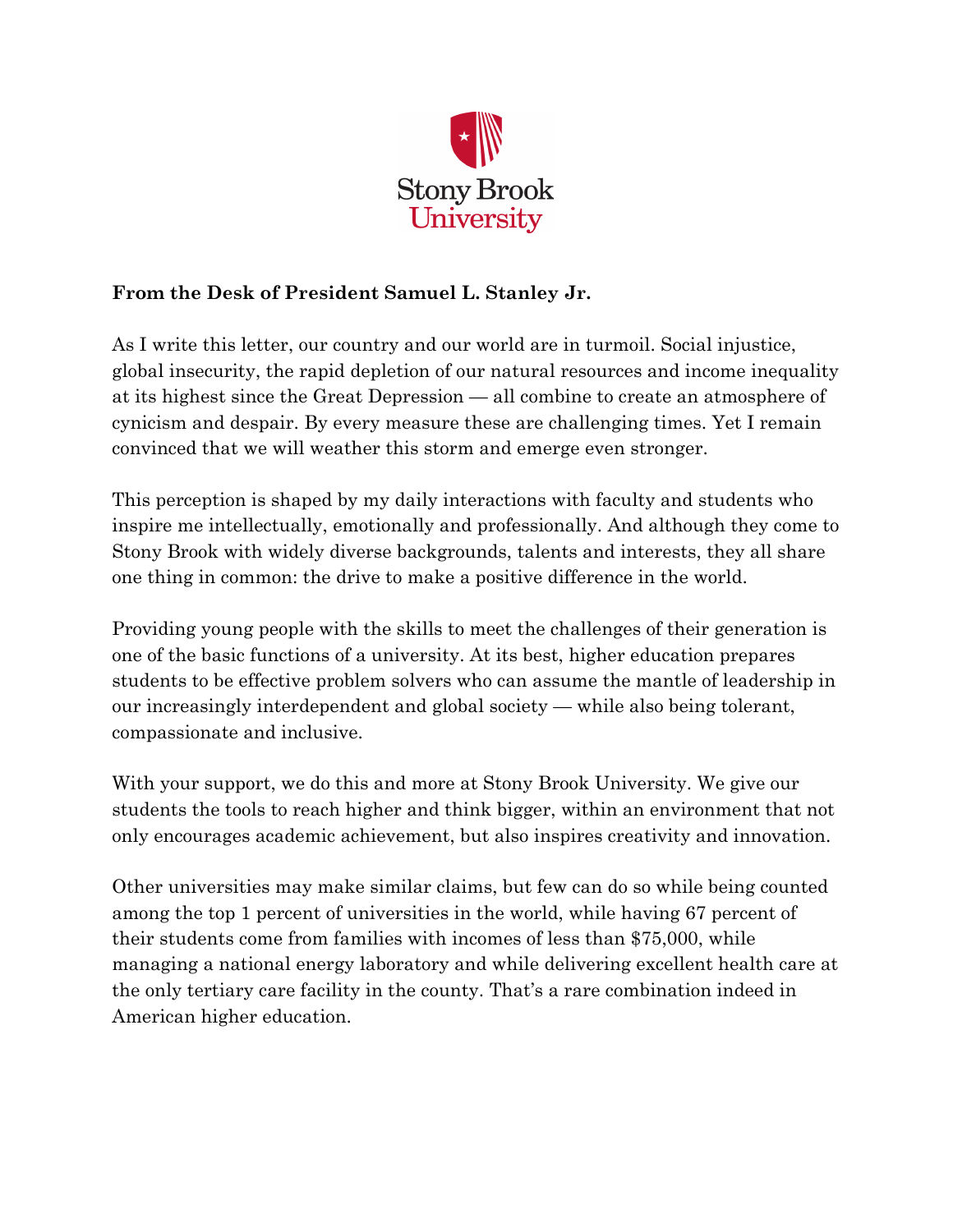## **The School of Choice, an Alma Mater of Pride**

Year after year, we continue to attract the best and brightest students. This year we received almost 35,000 applications for 2,900 places — we are now the seventh most selective public university among our 62 American Association of Universities (AAU) peers.

This year alone, we've had a record three Goldwater Scholars, 11 NSF graduate research fellows and two Fulbright scholars. And thanks to Stony Brook's return on investment, top-notch research facilities and star faculty, we continue to be recognized for our outstanding academic programs and affordability — including, most recently, as a "best- buy" school in *Fiske Guide to Colleges 2017*.

This past May, more than 6,000 young people became newly minted Stony Brook alumni, each with his or her personal record of achievement. Celebrating our remarkable students is more than a commencement tradition; it is something we do all year long, and I am delighted to share four of their stories here.

Ruchi Shah developed an all-natural mosquito repellant designed to fight illnesses such as malaria and the Zika virus while still in high school. At Stony Brook, Ruchi carried out award-winning cancer research, became the youngest speaker at the first *Forbes* Women's Summit, and was selected this April by *Glamour* magazine as one of 10 College Women of the Year…all while maintaining a perfect 4.0 GPA. I am delighted that Ruchi will be attending Stony Brook Medicine this fall.

Michael Bleidistel enlisted in the Marines after high school, vowing to become a doctor after helping care for the wounded while deployed in Fallujah and Al Asad. After his tour was complete, he enrolled at Stony Brook where, thanks to faculty and academic service support, he thrived. Along with a demanding course load, he found time to work as a research assistant in the Department of Psychiatry and serve as an emergency medical technician in Port Jefferson…and, yes, Michael will be attending medical school this fall.

Danielle Meyers was the first in her family to go to college and one of the few to attend college after being in the foster care system. At Stony Brook, Danielle worked as a tutor, a teaching assistant and a lab assistant. She was identified by the state as a role model for other foster youth and was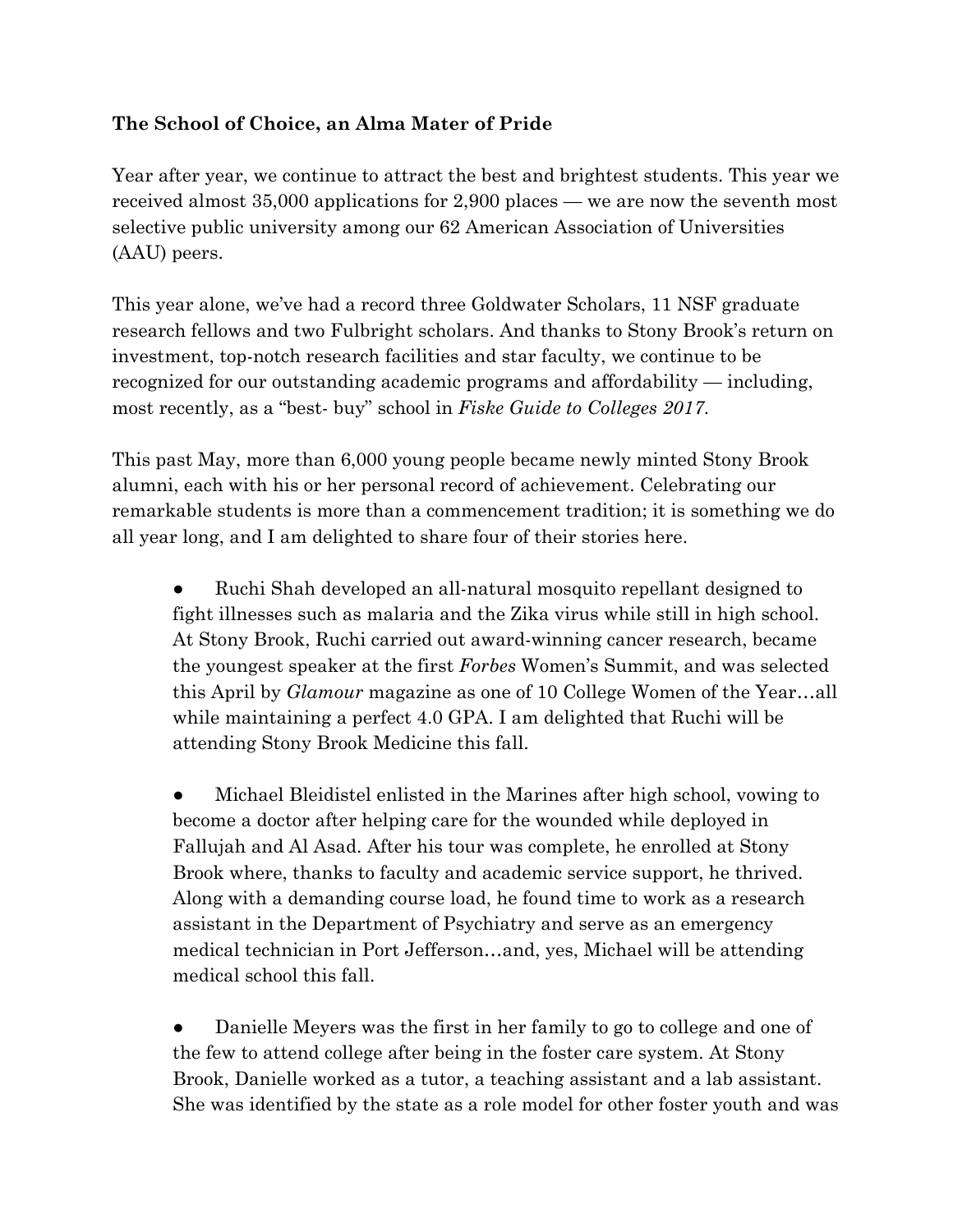selected as a youth ambassador for the at-risk youth College Access Challenge Grant Program. A recipient of SUNY's Outstanding Academic Achievement Award four years in a row, she will be entering Stony Brook's graduate program in the School of Social Welfare with advanced standing this fall.

• Jameel Warney, a three-time America East player and Stony Brook's all-time leading scorer, led Seawolves basketball to the NCAA March Madness for the first time ever. He recently played on the Dallas Mavericks' Summer League team and hopes to become part of their regular roster.

These students embody the strength of diversity at Stony Brook and demonstrate how our spirited and dynamic campus community helps bring out the best in each of them. It's common knowledge that the country's best universities are also the most diverse.

Recently, [bestcolleges.com](http://bestcolleges.com/) evaluated the *U.S. News & World Report* top 100 academic schools and found that Stony Brook ranked seventh for diversity on the list, in the company of MIT, Columbia and Stanford. In addition, *Money* and *Essence* magazines placed Stony Brook among the top 50 colleges to offer the most value for African-American students.

As part of our long-standing commitment to a campus that's truly reflective of the world in which our students live, this year Stony Brook rededicated itself to actively ensuring an inclusive community. For instance, we became one of 10 HeforShe University Champions — one of only two in the United States — dedicated to supporting the UN Women's global initiative for gender equality.

I'm also very proud that we rolled out our new "Plan for Equity, Inclusion and Diversity," which articulates specific goals and tactics for ensuring an inclusive community for all, no matter their ethnicity, age, gender, religion, ability, veteran status, socioeconomic level and sexual orientation. (For more, visit stonybrook.edu/diversityplan)

## **Top Minds Working on the Toughest Problems**

Stony Brook professors are brilliant scholars whose passion to generate and transmit new knowledge creates the foundation for all our endeavors.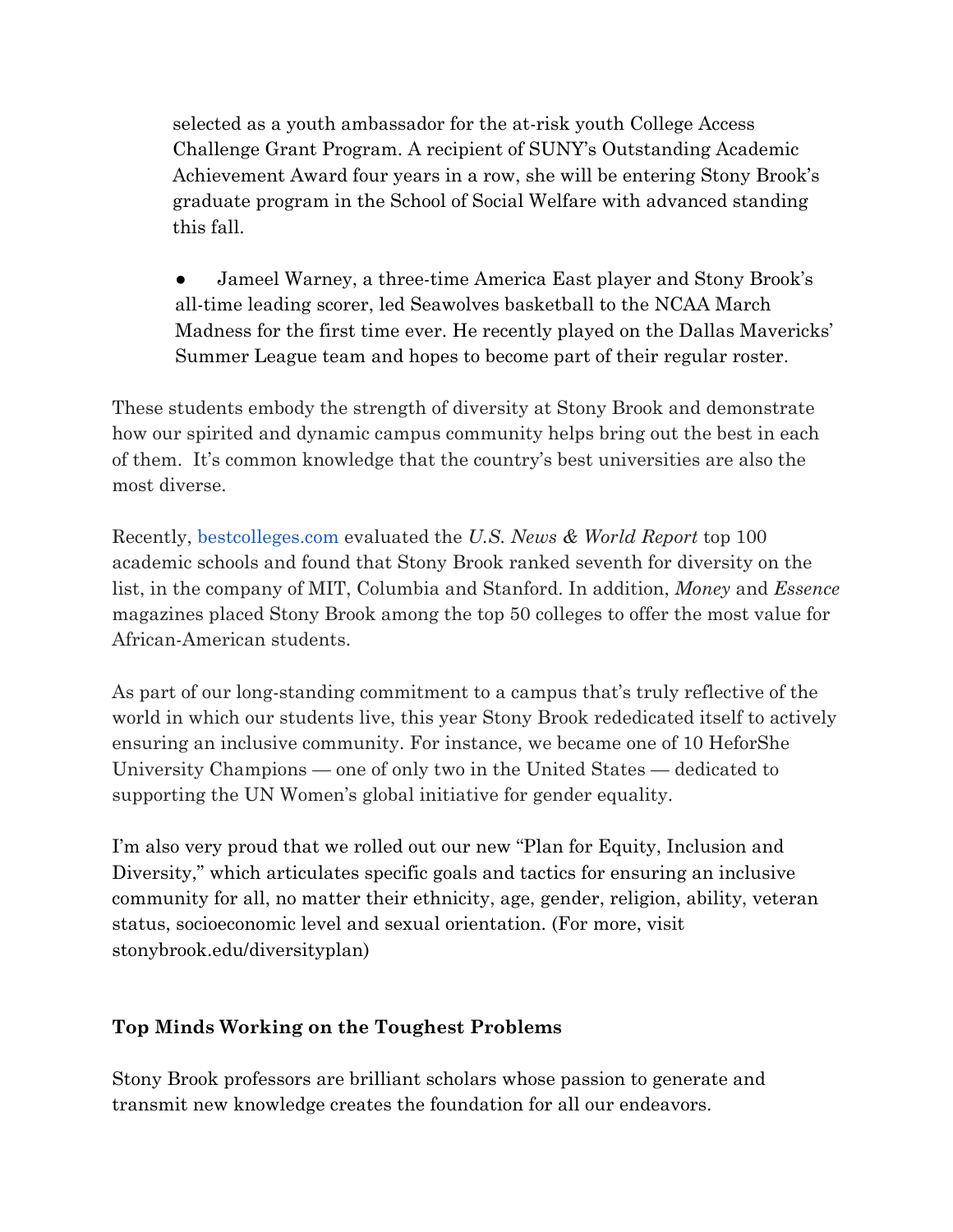This year, Stony Brook researchers provided new findings about what really causes cancer. Yusuf Hannun, MD, director of the Stony Brook University Cancer Center, working with colleagues from our Departments of Medicine, Pathology, Biochemistry, and Applied Math and Statistics (ranked third in the country) provided quantitative evidence that lifestyle and environmental exposures weigh heavily on the development of 70 to 90 percent of cancers.

Setting his sights on eliminating a deadly fungus, Maurizio Del Poeta, MD, a professor in the Department of Molecular Genetics and Microbiology, received \$6 million in NIH funding to research antifungal compounds and to develop a vaccine that, if successful, will prevent 1 million deaths worldwide each year.

And does it really matter if you sleep on your side, stomach or back? It does if you want to reduce your chances of developing Alzheimer's, Parkinson's and other neurological diseases. Stony Brook University researchers Hedok Lee, PhD, and Helene Benveniste, MD, PhD, and their colleagues found that sleeping on one's side is the best position to most efficiently remove waste from the brain.

Vital research work such as this continues unabated at Stony Brook, even though competition for federal dollars has never been fiercer. We continue to compete for and win major funding from the NSF, NIH, NOAA and many other federal and state agencies, extending our impact far beyond our campus boundaries.

For instance, scientists at Stony Brook's Advanced Energy Research and Technology Center led by Benjamin Lawler, PhD, and Sotirios Mamalis, PhD, are developing technology that may one day simultaneously reduce fuel consumption and emissions, thanks to a \$1 million grant from the Department of Energy — one of only eight awarded to research teams around the country investigating advanced vehicle technologies.

I am also delighted that Stony Brook is the new home of a National Science Foundation program, SENCER, designed to strengthen undergraduate student learning and interest in the STEMM (science, technology, engineering, math and medicine) disciplines by connecting course topics to critical issues of local, national and global importance.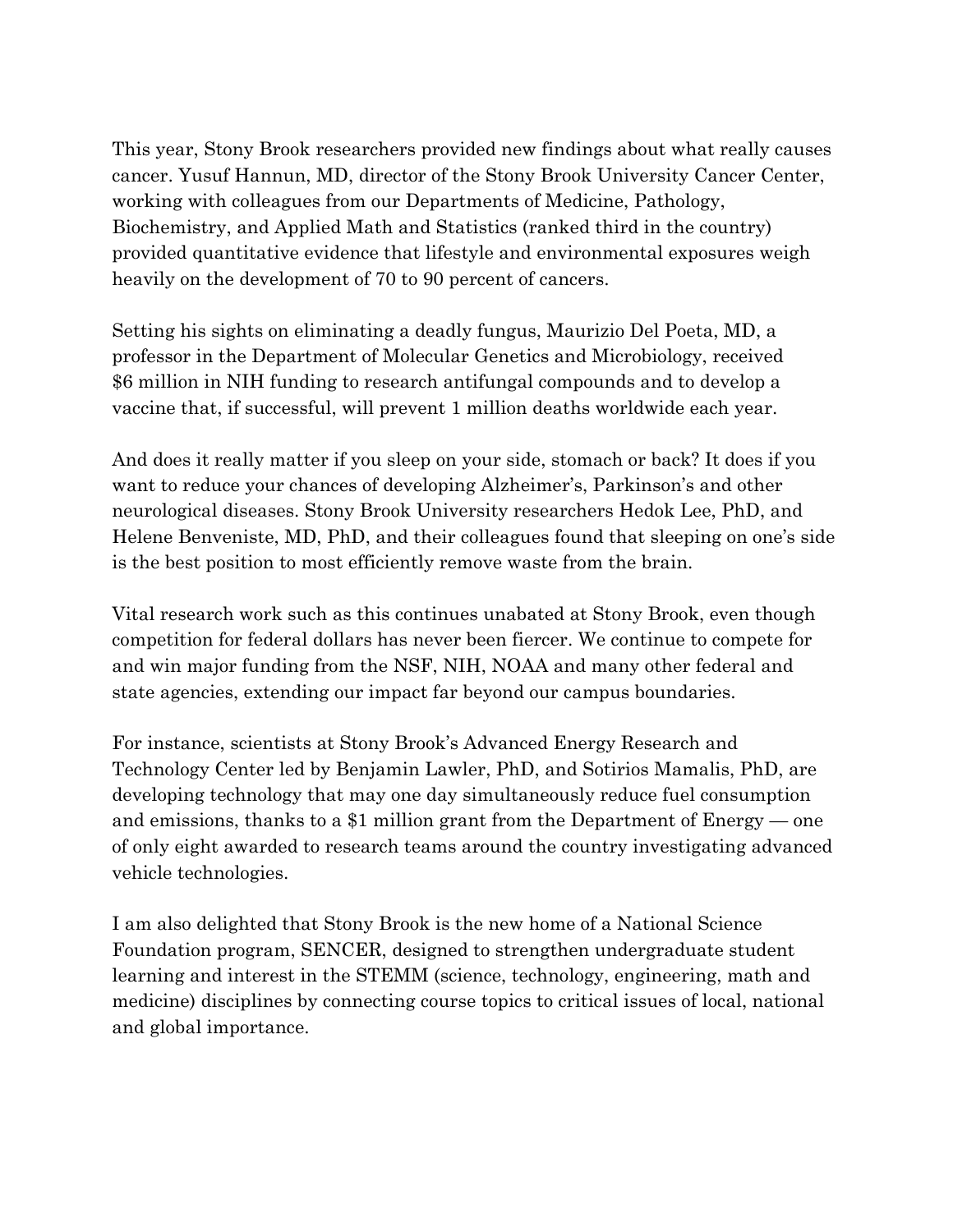### **Excellence Extends to the Arts and Humanities**

A notable faculty appointment reflects Stony Brook's aim of becoming a leader in the study of modern American art and builds upon our strength as the steward of the Pollock-Krasner House and Study Center. Katy Siegel, PhD, was recruited earlier this year as the Eugene V. and Clare E. Thaw Endowed Chair in Modern American Art.

Recognized for her ability to seamlessly cross between academic and curatorial work, Siegel has just received the high honor of co-curating the U.S. Pavilion at the 2017 Venice Biennale.

Knowing that intellectually curious students will be more engaged international citizens, Associate Professor of English Eric Haralson applied for and received a grant from the Empowerment Charitable Trust to oversee a three-year project, "Global Citizenship and World Literature." Haralson will develop an activistoriented curriculum that encourages students to get involved in international causes as engaged global citizens.

Reflecting our renowned Music Department, two of the top three awardees of the new \$100,000 M-Prize from the University of Michigan are associated with Stony Brook University. The inaugural grand prize went to the Calidore Quartet — in residence here for the past two years mentoring with the Emerson String Quartet — and first place in the senior open went to Yarn/Wire, four Stony Brook Doctor of Musical Arts recipients who formed their ensemble here while students.

And History Professor Nancy Tomes' new book, *Remaking the American Patient: How Madison Avenue and Modern Medicine Turned Patients Into Consumers*, was reviewed in *The New York Times* as "a seamless and utterly fascinating narrative" about how the good old days in health care never really existed.

If I tried to itemize all of the past year's remarkable accomplishments on campus in this one letter, it would run to hundreds of pages. But I'd like to share some facts with you that illustrate Stony Brook's growing reputation and put the importance of our research into perspective:

This year alone, our research studies garnered more than 5.1 billion media impressions.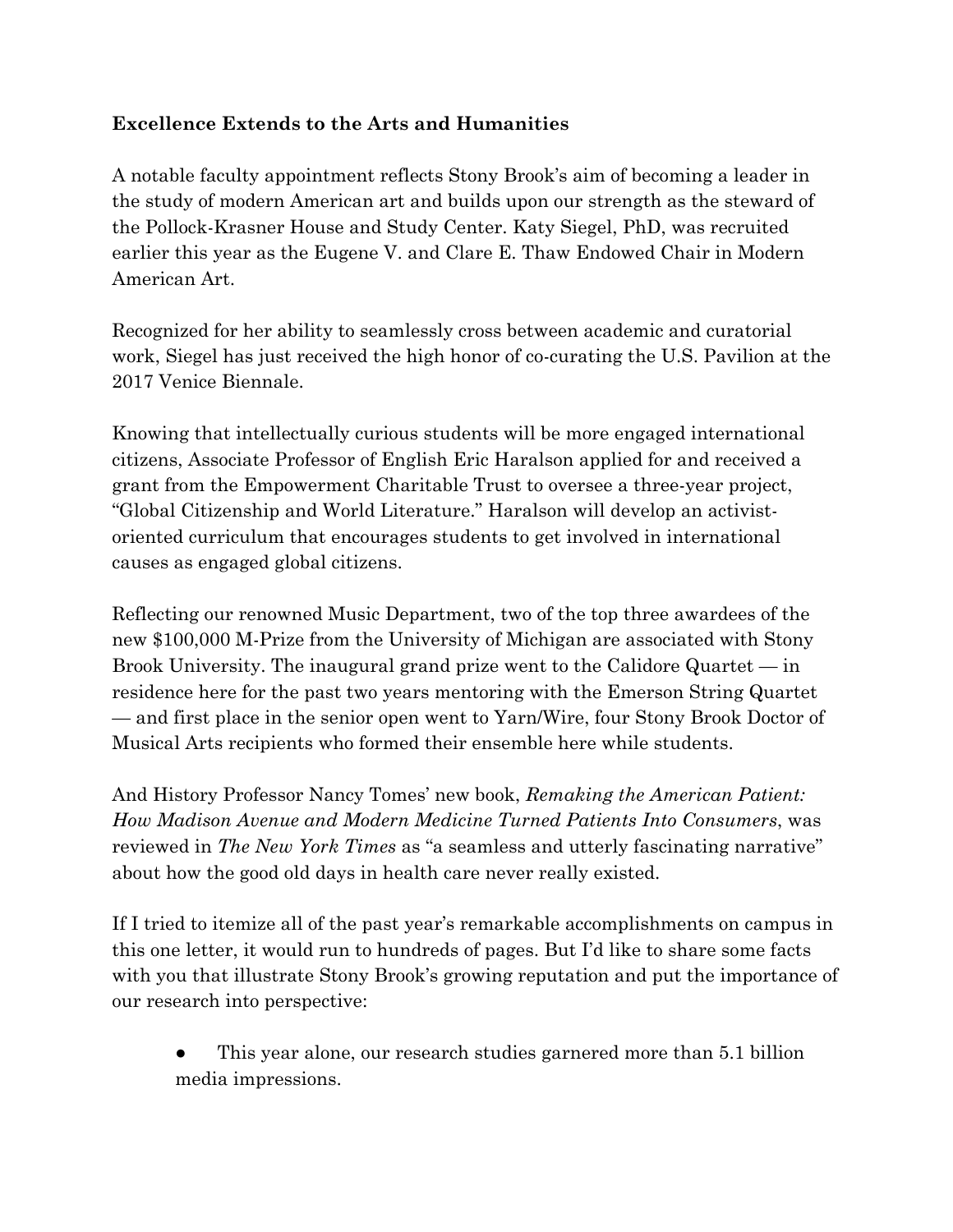An important barometer of our teaching and research excellence is the number of our faculty members elected to national academies by their peers. It is a point of pride that we have more academy members than all the 61 other SUNY campuses combined — 33 in total.

Also underscoring our leadership position is the more than  $$211$  million in government grants that our faculty successfully competed for last year.

## **A Campus of Innovation and Discovery**

This year we opened the new 70,000-square-foot, \$41 million computer science building. This state-of-the-art facility advances our goal as a top public research university of educating and training future generations of computer scientists. And with 1,700 majors enrolled in computer science undergraduate, MS and PhD programs — and alumni working for top global organizations including Google, Apple, Yahoo, Bloomberg, Amazon, Dow Jones, IBM, Oracle and Reuters — we are well on our way to achieving our goal.

The heart of every campus is its library, and by the end of this summer we'll have completed a multimillion-dollar renovation — supported in part by the Stony Brook Foundation — that will transform the Reading Rooms into "Knowledge Commons." With technology improvements, modern furniture and creatively designed collaboration spaces, our library will be a haven for quiet study or group learning.

Undergoing similar transformation is the outdated image of Stony Brook as a commuter school. With the addition of our new \$168.6 million, 759-room Toll Drive residence halls with integrated dining facilities, we now have more than 10,300 oncampus beds, more than any in the entire SUNY system — a necessity given that our student population has swelled to a record 25,272.

#### **Fueling an Economic Engine**

At a time when many parts of the country are still trying to recover from the worst economic crisis of our era, Stony Brook continues to be an engine of the area's economy.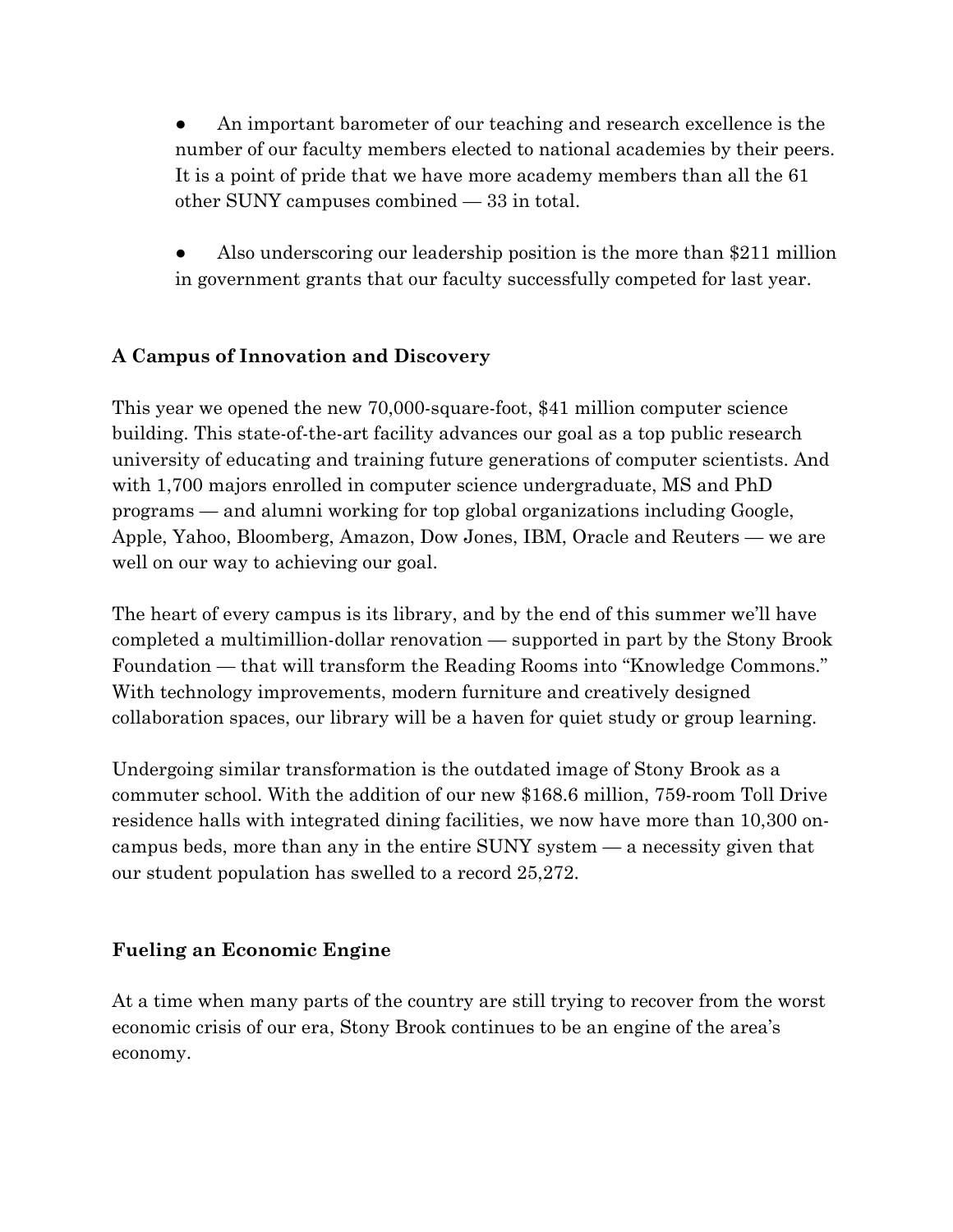As Long Island's largest single-site employer, and with faculty who have 312 inventions and 580 U.S. patents to their name, Stony Brook provides full- or parttime jobs to more than 14,000 New Yorkers, with a direct economic impact of \$4.65 billion. And this impact is felt across the region — Stony Brook is effectively responsible for generating 60,000 jobs, or 7.5 percent of the employment in Suffolk County.

All this and more is why New York State partnered with Stony Brook University in its Start Up New York initiative, which provides major incentives for businesses to relocate, start up or significantly expand in New York through affiliations with private and public universities. To date, we've designated 210,600 square feet of space for the 19-plus companies that will soon be moving to campus in fields such as biotechnology, smart grid information technologies, agribusiness process and more.

To complement these efforts, funding is in place for two new buildings in our Research and Discovery Park: a \$60 million, 200,000-square-foot Innovation and Discovery Center to act as a "mezzanine structure" to promote the growth of startup businesses and to allow Stony Brook incubator companies to step up to the next level, and a \$75 million Institute for Discovery and Innovation in Medicine & Engineering (I-DIME). This institute will link Stony Brook's strength in advanced data analytics with pioneering research to solve the vexing problems of today and of the future.

It will be built with the capacity to service a changing set of needs, beginning with cutting-edge research into brain chips, next-generation drug development and new frontiers in precision-directed cancer treatment. In the future, these initial areas will be joined by other strategically identified initiatives to drive collaboration, innovation, discovery, technology transfer and licensing through to commercialization.

#### **Staking Our Reputation on Excellence**

Attracting students, faculty, partnerships and philanthropy demands that we clarify and promote what differentiates us from competing universities. A recent survey of key constituents about their perception of Stony Brook revealed mixed results, with some reflecting an outdated image of Stony Brook. We knew it was time that our strong and versatile identity was expressed in a new and creative way, and we unveiled "Far Beyond" in April.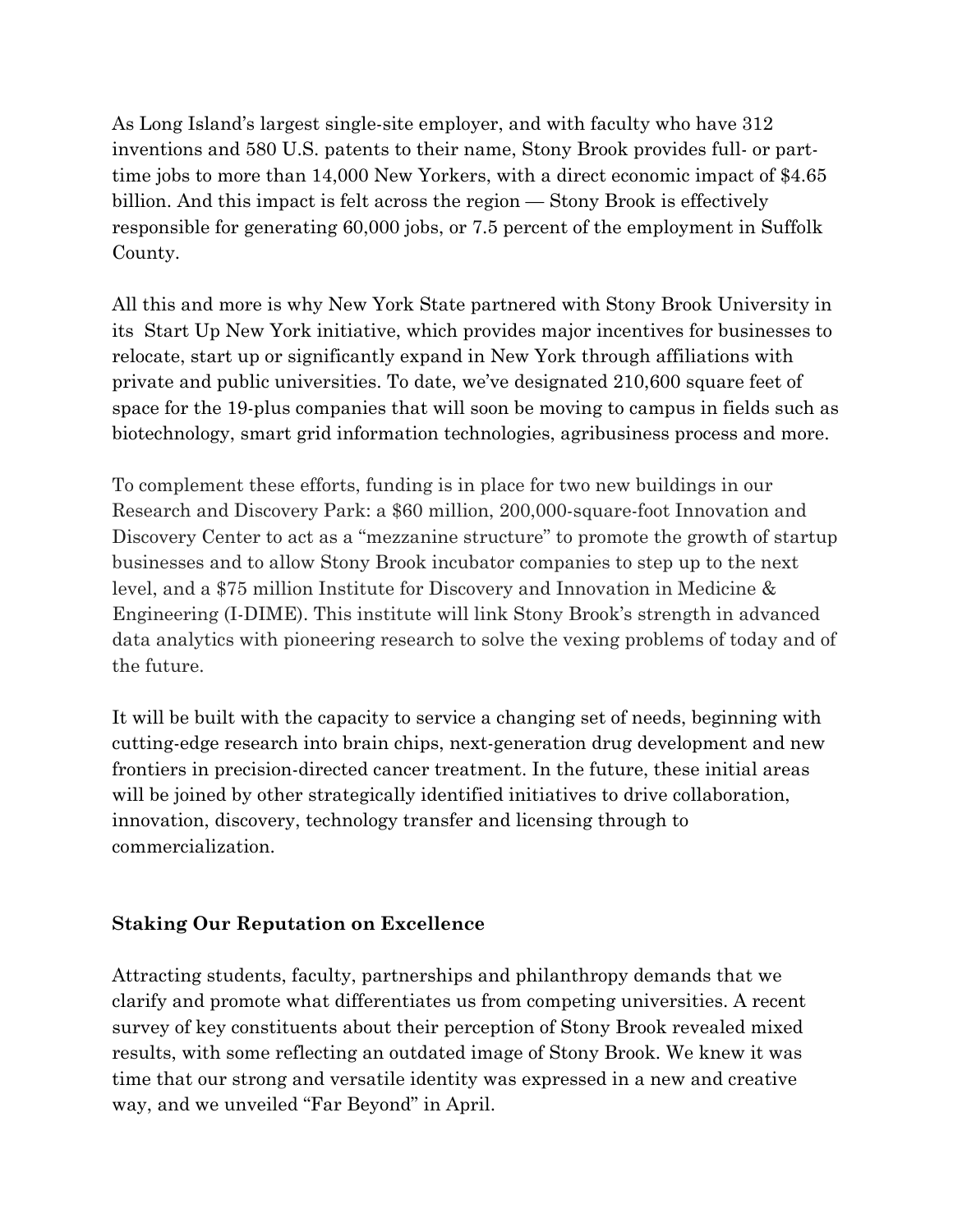"Far Beyond" serves as a sustainable platform to tell our story and attract the best and brightest students, faculty and staff; connect with alumni in a more meaningful way; increase philanthropic support; and extend the university's impact and visibility around the world. I hope you will take a look at our new website and materials and visit campus to view our banners and building signage, all of which bring its meaning to life. (For more information, visit stonybrook.edu)

#### **Your Support Matters**

For the past five years, the predictable and modest tuition increases provided by SUNY2020 funding enabled us to hire 246 new faculty members, which allowed us to add new sections in key courses to clear obstacles to graduation. We were also able to increase our four-year graduation rate to 51 percent, grow financial aid, add 19 new academic programs and reduce the faculty/student ratio from 28:1 to 17:1.

Most important, Stony Brook continued to maintain one of the lowest tuitions of the AAU — reflected in the fact that 40 percent of Stony Brook students graduate with no debt and the average debt of those who borrow is \$2,500 below the national average.

Unfortunately, SUNY2020 expired this year. I remain hopeful that lawmakers will consider extending it as part of next year's state budget.

We're proud of our well-rounded offerings with recognized strengths in STEMM the programs that cost more to educate a student. If we are to advance new knowledge in these areas, we must compete for the best students and faculty and their world-changing research. Though the approximately 20 percent of our budget covered by New York State is generous compared to some other states, providing a high-quality, low-cost education is an expensive endeavor.

To make sure we can remain on the forefront of educating students, conducting groundbreaking research and contributing to solutions for our collective future, we launched "The Campaign for Stony Brook," the most ambitious fundraising initiative in SUNY history, aiming to raise \$600 million by June 30, 2018. I'm pleased to report that we've already raised \$463 million from over 38,000 donors to benefit students, faculty and programs across campus. While I'm proud of what